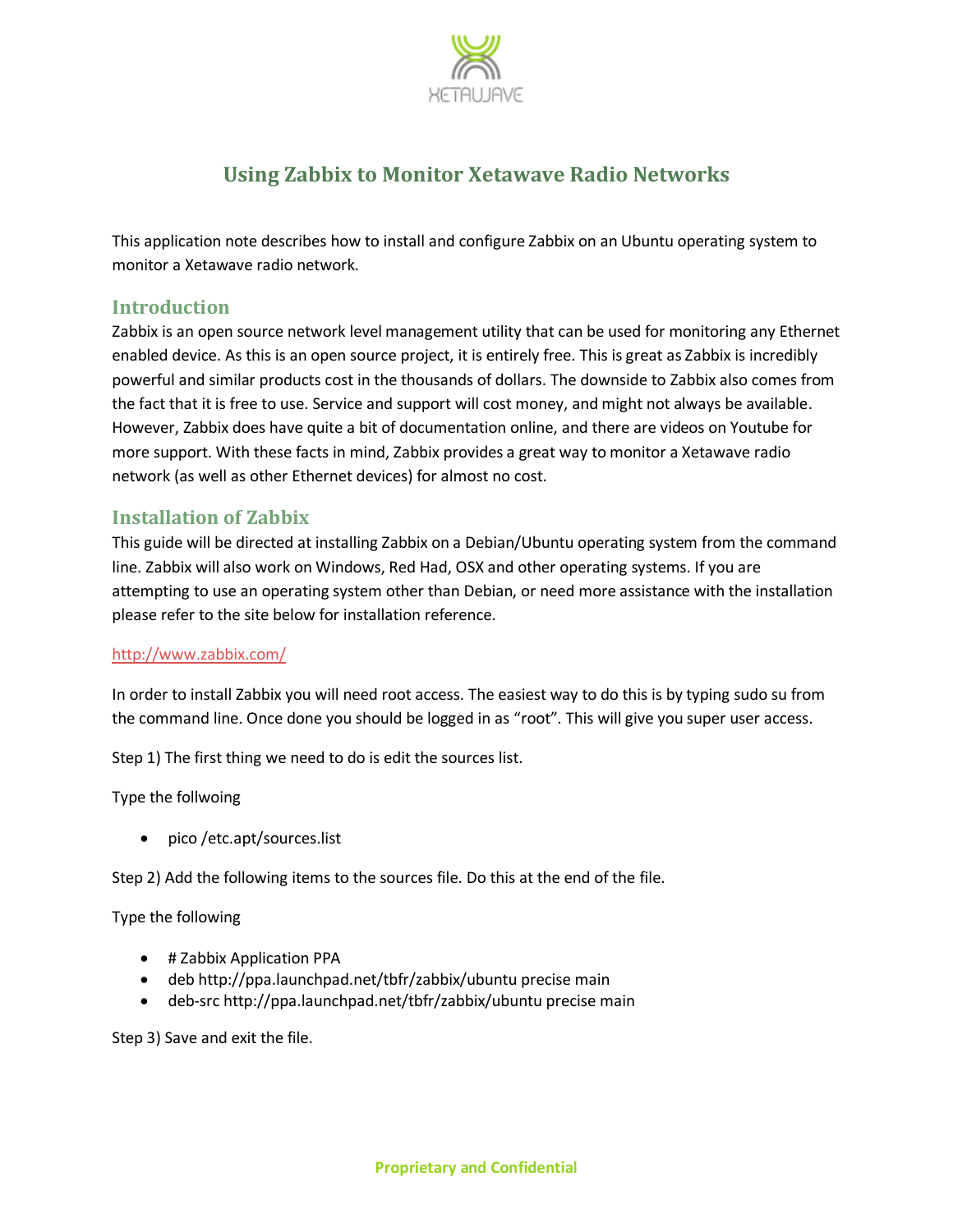

Step 4) Add the PPA key so the apt-get will trust the file source.

Type the following to retrieve the key

apt-key adv --keyserver keyserver.ubuntu.com --recv-keys C407E17D5F76A32B

Step 5) Update and install the Zabbix server and its packages. During the install, you will be prompted to enter a password for the mysql server. Remember this password as it will be needed in subsequent steps.

Type the following

- apt-get update
- apt-get install zabbix-server-mysql php5-mysql zabbix-frontend-php

Step 6) Edit the Zabbix configuration

Type the following

pico /etc/zabbix/zabbix\_server.conf

Step 7) Once in the zabbix server.conf file adjust the following values. In pico use "ctrl+w" to search.

- DBName=zabbix
- DBUser=zabbix
- DBPassword=vour\_chosen\_password\_here

Step 8) You may need to unzip the file if it is not already done. If it is already done, don't worry about the error message.

Type the following to unzip the files

- cd /usr/share/zabbix-server-mysql/
- $\bullet$  gunzip  $*$ .gz

Step 9) Login to mysql. You will need your password to login.

Type the following to login

 $\bullet$  mysql -u root  $-p$ 

Step 10) Create a user for Zabbix (and a database) that matches the information we entered zabbix\_server.conf file.

To do so type the following

- create user 'zabbix'@'localhost' identified by 'your\_chosen\_password\_here';
- create database zabbix:
- grant all privileges on zabbix.\* to 'zabbix'@'localhost'; flush privileges;
- exit;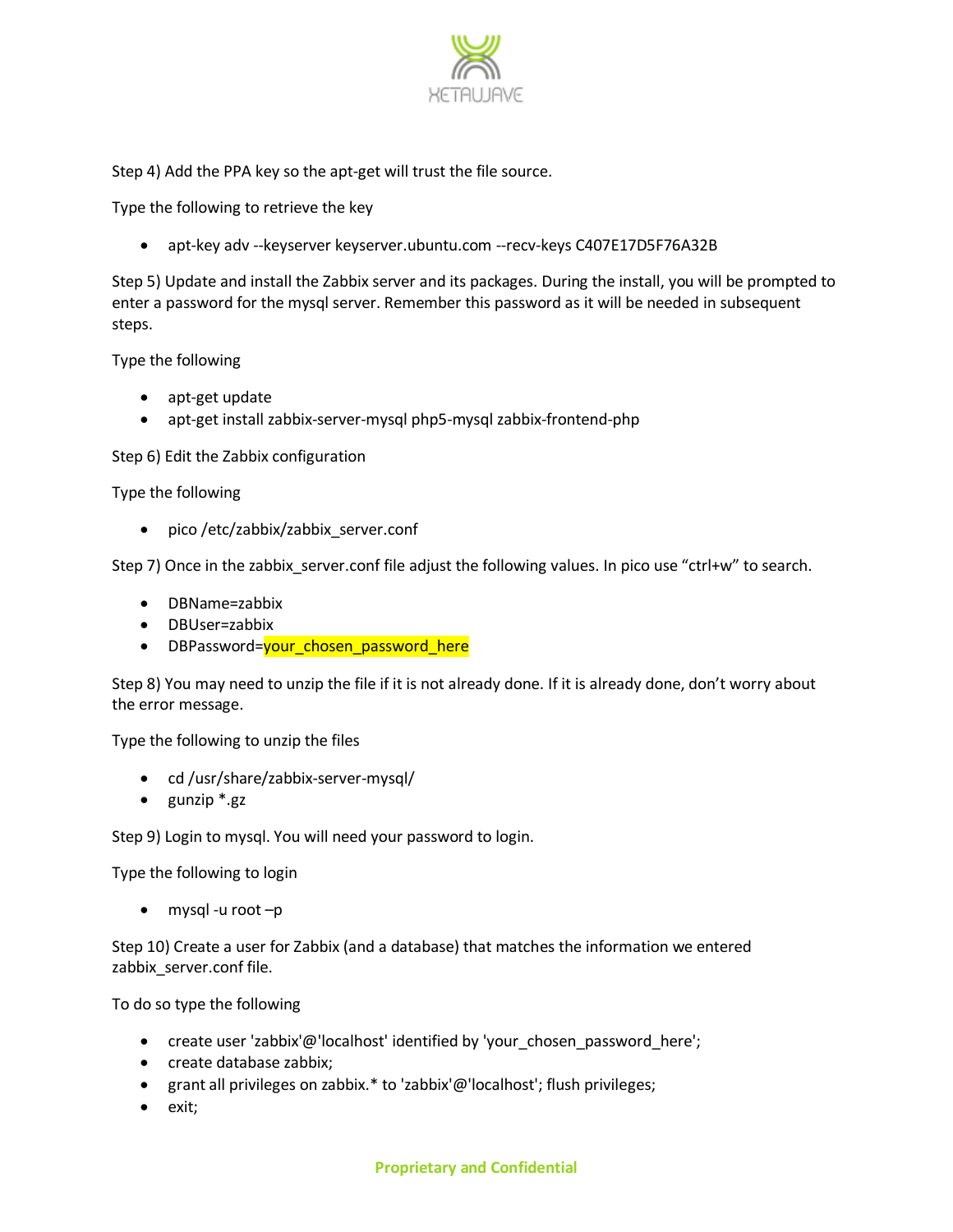

## Step 11) Next we'll import the schemas into the newly created database.

Type the following to import the schemas

- cd /usr/share/zabbix-server-mysql/
- mysql -u zabbix -p zabbix < schema.sql
- mysql -u zabbix -p zabbix < images.sql
- mysql -u zabbix -p zabbix < data.sql

Step 12) We must now edit a few PHP settings by modifying the php.ini file.

To edit the file type the following

• pico /etc/php5/apache2/php.ini

Once in the file search for the following items and modify them as follows. If they are not present, add them. You may also have to uncomment the time zone. To do this, remove the # symbol.

- post max size = 16M
- max\_execution\_time = 300
- $\bullet$  max input time = 300
- date.timezone = "America/Denver"

Step 13) We must copy the example config to /etc/zabbix directory.

Type the following to copy the example configuration.

 cp /usr/share/doc/zabbix-frontend-php/examples/zabbix.conf.php.example /etc/zabbix/zabbix.conf.php

Step 14) We must now edit the configuration file.

To enter the file type the following

pico /etc/zabbix/zabbix.conf.php

Once in the file edit the following values

- \$DB['DATABASE'] = 'zabbix';
- $\bullet$   $\$DB['USER'] = 'zabbix';$
- \$DB['PASSWORD'] = 'your chosen password here'

Step 15) Now we need to copy the zabbix apache configuration into the proper directory.

Type the following

- cp /usr/share/doc/zabbix-frontend-php/examples/apache.conf /etc/apache2/confavailable/zabbix.conf
- a2enconf zabbix.conf
- a2enmod alias
- service apache2 restart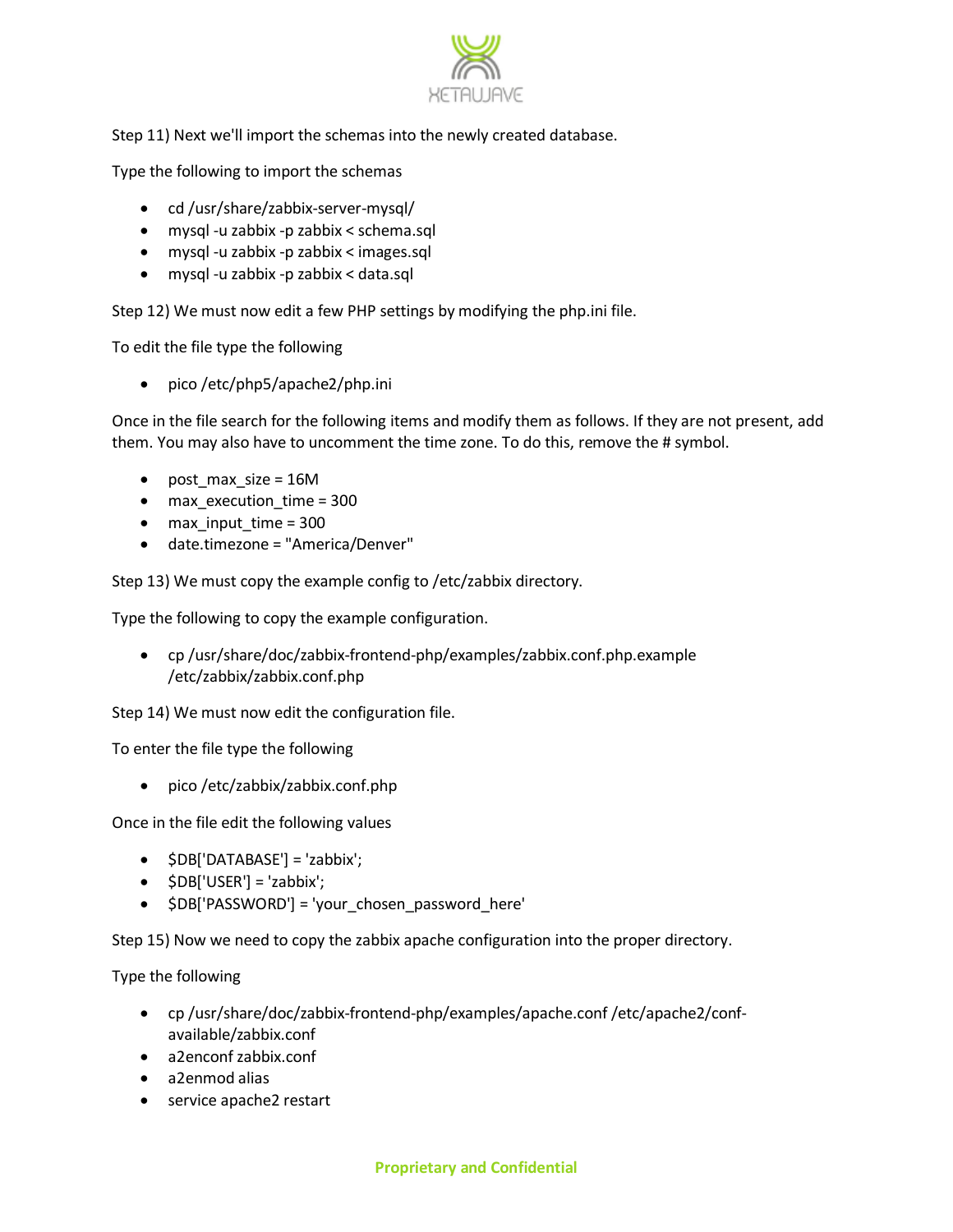

Step 16) We must now edit one more parameter so that the server is running by default.

To do this type the following

pico /etc/default/zabbix-server

Once in the file, change the following value

Go to the bottom and adjust the "START" property to read "yes":

• START=yes

Step 17) Restart the server.

• service zabbix-server start

Step 18) Type the IP address of the instance that Zabbix was installed with a /zabbix after the ip address on into a browser like chrome. It should look similar to the following.

http://172.31.36.182/zabbix

| 同因<br><b>Favourite graphs</b>  |                                                        | 同内<br><b>Status of Zabbix</b>                                                 |               |                         |                  |                      |                |                  |                          |
|--------------------------------|--------------------------------------------------------|-------------------------------------------------------------------------------|---------------|-------------------------|------------------|----------------------|----------------|------------------|--------------------------|
| No graphs added.               | <b>Parameter</b>                                       |                                                                               |               |                         |                  | Value                | <b>Details</b> |                  |                          |
| <b>Graphs »</b>                | Zabbix server is running                               |                                                                               |               |                         |                  | Yes                  |                | localhost: 10051 |                          |
| 间☆<br><b>Favourite screens</b> | Number of hosts (monitored/not monitored/templates) 41 |                                                                               |               |                         |                  |                      | 2/1/38         |                  |                          |
|                                |                                                        | 9/0/0<br>Number of items (monitored/disabled/not supported)<br>$\overline{9}$ |               |                         |                  |                      |                |                  |                          |
| No screens added.              |                                                        | Number of triggers (enabled/disabled) [problem/ok]<br>$0/0$ [0/0]<br>$\circ$  |               |                         |                  |                      |                |                  |                          |
| <b>Screens »</b>               |                                                        | Number of users (online)<br>$\overline{2}$<br>$\mathbf{1}$                    |               |                         |                  |                      |                |                  |                          |
| । ା⊳ା<br><b>Favourite maps</b> |                                                        | Required server performance, new values per second<br>0.19                    |               |                         |                  |                      |                |                  |                          |
| No maps added.                 |                                                        | <b>Updated: 10:19:20</b>                                                      |               |                         |                  |                      |                |                  |                          |
| Maps »                         |                                                        | $\mathbb{R}$<br><b>System status</b>                                          |               |                         |                  |                      |                |                  |                          |
|                                |                                                        | Host group Disaster High Average Warning Information Not classified           |               |                         |                  |                      |                |                  |                          |
|                                | Linux 900                                              | $\circ$                                                                       | $\circ$       | $\circ$                 | $\circ$          | $\circ$              |                | $\circ$          |                          |
|                                | uTasker 900                                            | $\overline{\phantom{a}}$                                                      | $\circ$       | $\circ$                 | $\circ$          | $\circ$              |                | $\circ$          |                          |
|                                | <b>Updated: 10:19:20</b>                               |                                                                               |               |                         |                  |                      |                |                  |                          |
|                                | <b>Host status</b>                                     |                                                                               |               |                         |                  |                      |                |                  | 同区                       |
|                                | <b>Host group Without problems</b>                     |                                                                               |               |                         |                  | <b>With problems</b> |                |                  | <b>Total</b>             |
|                                | Linux 900                                              | $\mathbf 1$                                                                   |               |                         | $\circ$          |                      |                |                  | $\mathbf{1}$             |
|                                | uTasker 900 1                                          |                                                                               |               |                         | $\circ$          |                      |                |                  | $\mathbf{1}$             |
|                                | <b>Updated: 10:19:20</b>                               |                                                                               |               |                         |                  |                      |                |                  |                          |
|                                | Last 20 issues                                         |                                                                               |               |                         |                  |                      |                |                  | $\mathbb{E}[\mathbf{x}]$ |
|                                | <b>Host Issue</b>                                      |                                                                               | Last change   |                         | Age              | Info                 | Ack            | <b>Actions</b>   |                          |
|                                |                                                        |                                                                               |               |                         | No events found. |                      |                |                  |                          |
|                                |                                                        |                                                                               |               |                         |                  |                      |                |                  | 0 of 0 issues are shown  |
|                                | <b>Updated: 10:19:20</b>                               |                                                                               |               |                         |                  |                      |                |                  |                          |
|                                | <b>Web monitoring</b>                                  |                                                                               |               |                         |                  |                      |                |                  | ା⊡ାଧ                     |
|                                | Host group Ok                                          |                                                                               | <b>Failed</b> |                         |                  | <b>Unknown</b>       |                |                  |                          |
|                                |                                                        |                                                                               |               |                         |                  |                      |                |                  |                          |
|                                |                                                        |                                                                               |               | No web scenarios found. |                  |                      |                |                  |                          |

**Proprietary and Confidential**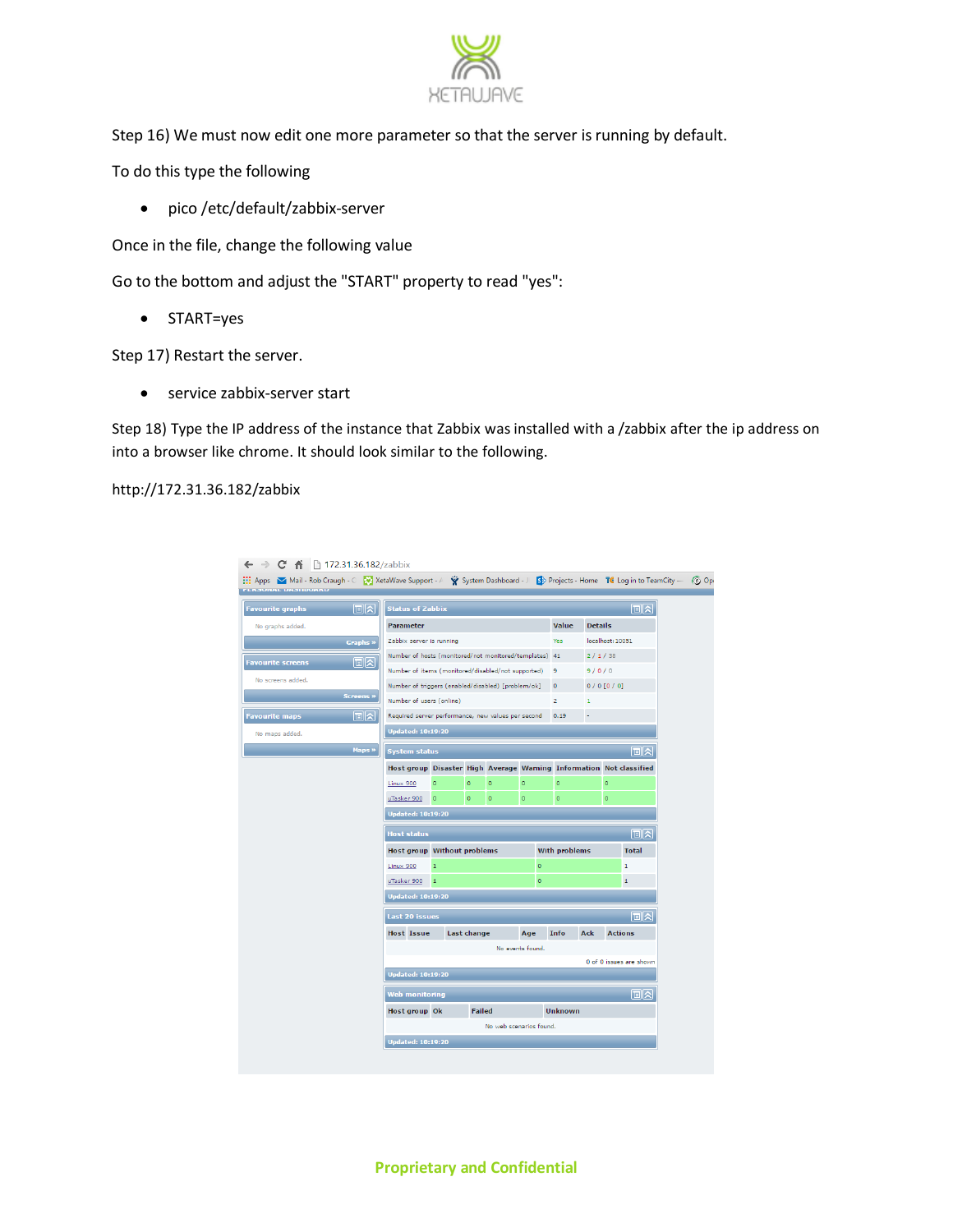

# **Configuring Zabbix to Monitor**

# **Xetawave Linux Radios**

While Zabbix is capable of monitoring many different values such as ICMP, HTTP, HTTPS, SNMP, and many more, this guide will focus on SNMP.

#### **Monitoring SNMP:**

The first thing we must do is creat a host group. In this example we have created a group called Linux 900 MHz.

Step 1) Create a Host Group.

- Go to configuration, Host Groups.
- On the Top right, there is a button titled "create host group". Click on this and create a group. This group should contain a network of radios, and it is best of the name reflects that group.
- Once you have created the group, click on the "hosts" button under that group. It should look like the image below.

|                                                                                     |                               | ost groups   Templates   Hosts   Maintenance   Actions   Screens   Slide shows   Maps   Discovery   IT services                                                                                                                                                                                                                                                                                |  |  |  |
|-------------------------------------------------------------------------------------|-------------------------------|------------------------------------------------------------------------------------------------------------------------------------------------------------------------------------------------------------------------------------------------------------------------------------------------------------------------------------------------------------------------------------------------|--|--|--|
| story: Dashboard » Latest data » History » Dashboard » Configuration of host groups |                               |                                                                                                                                                                                                                                                                                                                                                                                                |  |  |  |
| <b>ONFIGURATION OF HOST GROUPS</b>                                                  |                               |                                                                                                                                                                                                                                                                                                                                                                                                |  |  |  |
| lost groups                                                                         |                               |                                                                                                                                                                                                                                                                                                                                                                                                |  |  |  |
| isplaying 1 to 8 of 8 found                                                         |                               |                                                                                                                                                                                                                                                                                                                                                                                                |  |  |  |
| Name $\mathbb{I}^T$                                                                 | #                             | <b>Members</b>                                                                                                                                                                                                                                                                                                                                                                                 |  |  |  |
| Discovered hosts                                                                    | Templates (0)<br>Hosts(0)     |                                                                                                                                                                                                                                                                                                                                                                                                |  |  |  |
| Hypervisors                                                                         | Templates (0)<br>Hosts $(0)$  |                                                                                                                                                                                                                                                                                                                                                                                                |  |  |  |
| Linux 900                                                                           | Templates (0)<br>Hosts(1)     | Linux 9E Master                                                                                                                                                                                                                                                                                                                                                                                |  |  |  |
| Linux servers                                                                       | Templates (0)<br>Hosts(0)     |                                                                                                                                                                                                                                                                                                                                                                                                |  |  |  |
| <b>Templates</b>                                                                    | Templates (38)<br>Hosts $(0)$ | Template OS Linux, Template App Zabbix Server, Template App Zabbix Proxy, Template App Zabbix Agent, Template SNMP Interfaci<br>IPMI Intel SR1630, Template App MySQL, Template OS OpenBSD, Template OS FreeBSD, Template OS AIX, Template OS HP-UX, Ti<br>Template App FTP Service, Template App HTTP Service, Template App HTTPS Service, Template App IMAP Service, Template App LC<br>Ping |  |  |  |

Step 2) Create a Host and Application.

- Under hosts of the newly created host group, there will be a create host button in the same spot as the create host group button. Click on this and create the new host.
- Move the host group that you just created to the in-groups.
- You will want the "Host name" and "Visible name" to be similar and reflect the node that you want to monitor. Add the IP interface that you want to monitor under agent and SNMP interfaces.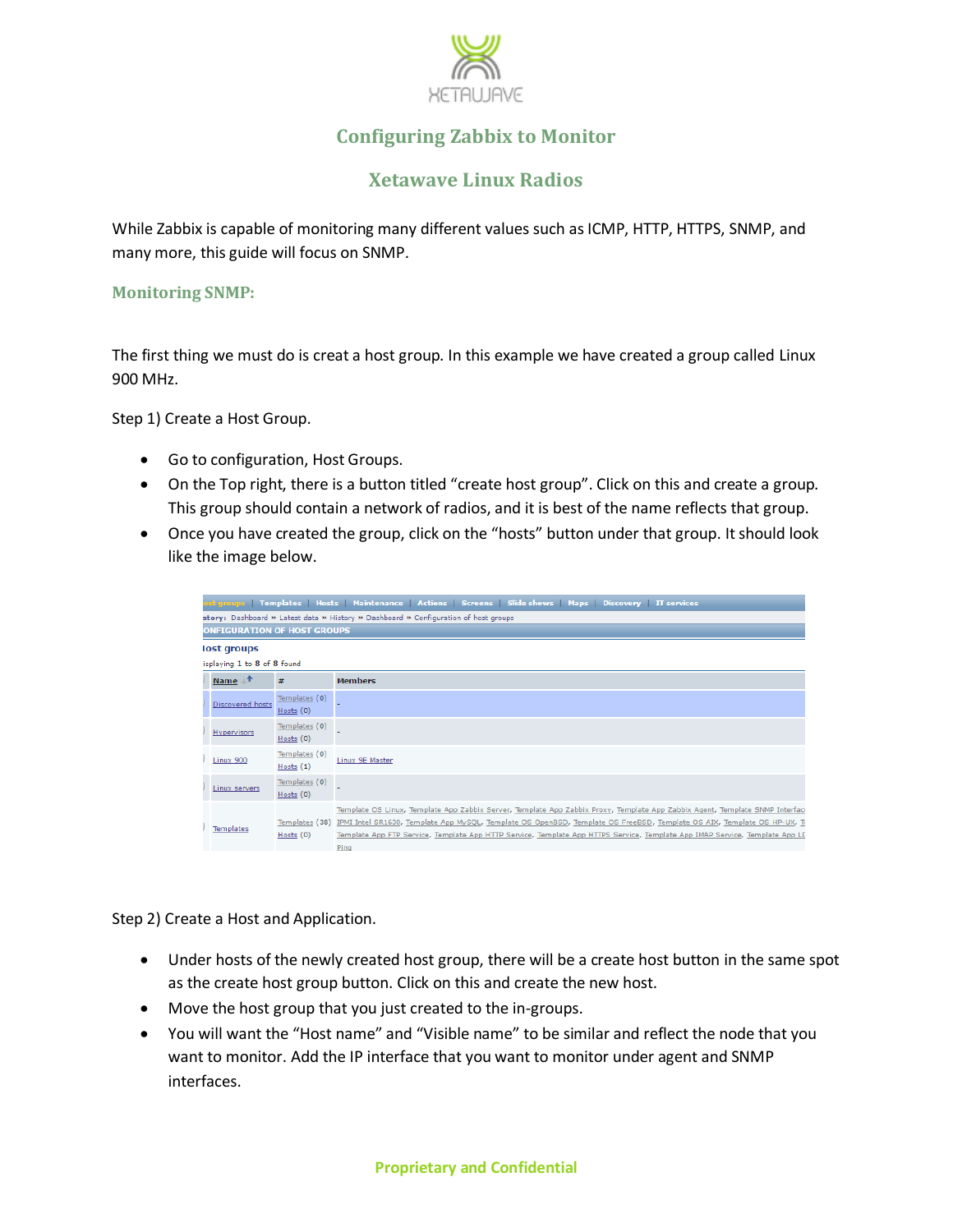

- After the host information has been added, save it and return to the host group with the new host.
- Click on the applications tab and create a new application called "SNMP" or a name that will reflect the application that is going to be monitored.
- After saving the application exit out and click on items.

Step 3) Create an Item. Items are what we will monitor using Zabbix. In this case they will reflect the OID values of the SNMP MIB.

Below are the settings that should be used to monitor each value of the Linux SNMP MIB. Each value will require a new item.

| Name                  | Device Name             | <b>Firmware Version</b> | Device Model            | Serial Number           |
|-----------------------|-------------------------|-------------------------|-------------------------|-------------------------|
| <b>Type</b>           | SNMP $v1/v2/v3$         | SNMP $v1/v2/v3$         | SNMP $v1/v2/v3$         | SNMP $v1/v2/v3$         |
| Key                   | deviceName              | deviceFirmwareVersion   | deviceModel             | deviceSerialNumber      |
| Host Interface        | IP address: 161         | IP address: 161         | IP address: 161         | IP address: 161         |
| SNMP OID              | 1.3.6.1.4.1.41413.1.1.0 | 1.3.6.1.4.1.41413.1.4.0 | 1.3.6.1.4.1.41413.1.2.0 | 1.3.6.1.4.1.41413.1.3.0 |
| SNMP community        | Entered In Radio GUI    | Entered In Radio GUI    | Entered in Radio GUI    | Entered in Radio GUI    |
| Port                  | 161                     | 161                     | 161                     | 161                     |
| Type of Information   | Text                    | Text                    | Text                    | Text                    |
| Update Interval       | 3000                    | 3000                    | 3000                    | 3000                    |
| <b>History Period</b> | 90 days                 | 90 days                 | 90 days                 | 90 days                 |
| Application           | <b>SNMP</b>             | <b>SNMP</b>             | <b>SNMP</b>             | <b>SNMP</b>             |
| Enabled               | <b>YES</b>              | <b>YES</b>              | YES                     | <b>YES</b>              |

#### **General Values:**

| <b>Radio 1 Values:</b> |  |  |  |  |  |
|------------------------|--|--|--|--|--|
|------------------------|--|--|--|--|--|

| Name                  | Radio Index                    | Radio Temperature              | Radio PA Temp                  | Radio PA Current               |
|-----------------------|--------------------------------|--------------------------------|--------------------------------|--------------------------------|
| <b>Type</b>           | SNMP $v1/v2/v3$                | SNMP $v1/v2/v3$                | SNMP $v1/v2/v3$                | SNMP v1/v2/v3                  |
| Key                   | radioIndex                     | radioTemp                      | radioPATemp                    | radioPAcurr                    |
| Host Interface        | IP address: 161                | IP address: 161                | IP address: 161                | IP address: 161                |
| SNMP OID              | 1.3.6.1.4.1.41413.10.3.4.1.1.1 | 1.3.6.1.4.1.41413.10.3.4.1.2.1 | 1.3.6.1.4.1.41413.10.3.4.1.3.1 | 1.3.6.1.4.1.41413.10.3.4.1.4.1 |
| <b>SNMP community</b> | Entered In Radio GUI           | Entered In Radio GUI           | Entered in Radio GUI           | Entered in Radio GUI           |
| Port                  | 161                            | 161                            | 161                            | 161                            |
| Type of Information   | Numeric (unsigned)             | Numeric (unsigned)             | Numeric (unsigned)             | Numeric (unsigned)             |
| Data Type             | Decimal                        | Decimal                        | Decimal                        | Decimal                        |
| Units                 |                                | Degrees C                      | Degrees C                      | mA                             |
| Update Interval       | 600 s (recommended)            | 600 s (recommended)            | 600 s (recommended)            | 600 s (recommended)            |
| <b>History Period</b> | 90 days                        | 90 days                        | 90 days                        | 90 days                        |
| Application           | <b>SNMP</b>                    | <b>SNMP</b>                    | <b>SNMP</b>                    | <b>SNMP</b>                    |
| Enabled               | YES                            | <b>YES</b>                     | YES                            | <b>YES</b>                     |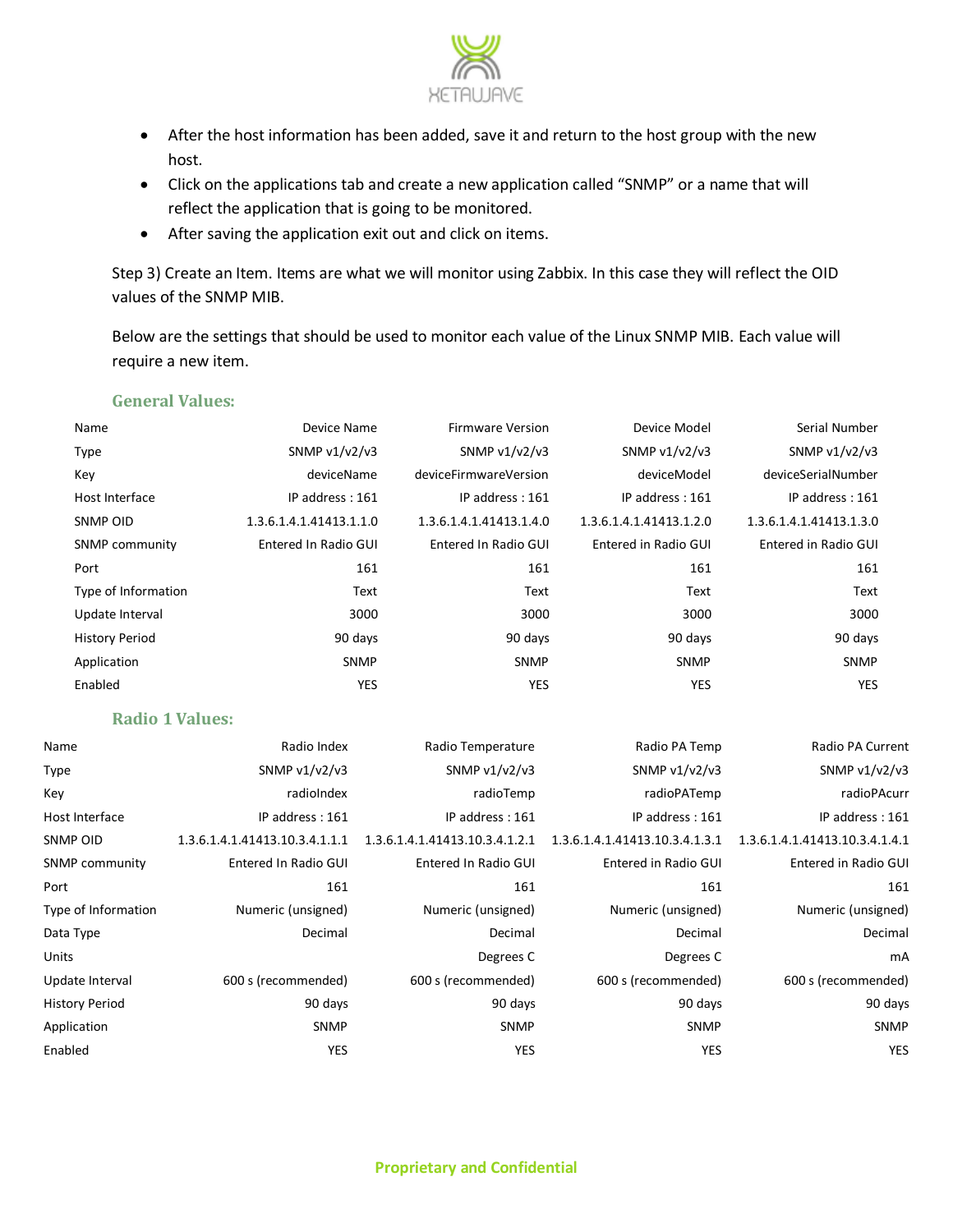

| Name                  | Radio Bytes Transmitted        | Radio Bytes Received           | Radio Transmit Rate            | Radio Receive Rate             |  |
|-----------------------|--------------------------------|--------------------------------|--------------------------------|--------------------------------|--|
| Type                  | SNMP v1/v2/v3                  | SNMP v1/v2/v3                  | SNMP $v1/v2/v3$                | SNMP $v1/v2/v3$                |  |
| Key                   | radioBytesTX                   | radioBytesRX                   | radioTXrate                    | radioRXrate                    |  |
| Host Interface        | IP address: 161                | IP address: 161                | IP address: 161                | IP address: 161                |  |
| SNMP OID              | 1.3.6.1.4.1.41413.10.3.4.1.5.1 | 1.3.6.1.4.1.41413.10.3.4.1.6.1 | 1.3.6.1.4.1.41413.10.3.4.1.7.1 | 1.3.6.1.4.1.41413.10.3.4.1.8.1 |  |
| <b>SNMP</b> community | Entered In Radio GUI           | Entered In Radio GUI           | Entered in Radio GUI           | Entered in Radio GUI           |  |
| Port                  | 161                            | 161                            | 161                            | 161                            |  |
| Type of Information   | Numeric (unsigned)             | Numeric (unsigned)             | Numeric (unsigned)             | Numeric (unsigned)             |  |
| Data Type             | Decimal                        | Decimal                        | Decimal                        | Decimal                        |  |
| Units                 | <b>Bytes</b>                   | <b>Bytes</b>                   | Bits/s                         | Bits/s                         |  |
| Update Interval       | 600 s (recommended)            | 600 s (recommended)            | 600 s (recommended)            | 600 s (recommended)            |  |
| History Period        | 90 days                        | 90 days                        | 90 days                        | 90 days                        |  |
| Application           | <b>SNMP</b>                    | <b>SNMP</b>                    | <b>SNMP</b>                    | <b>SNMP</b>                    |  |
| Enabled               | <b>YES</b>                     | <b>YES</b>                     | <b>YES</b>                     | <b>YES</b>                     |  |
|                       |                                |                                |                                |                                |  |

| ivalile               | Radio Bytes Transmitted        |
|-----------------------|--------------------------------|
| Type                  | SNMP $v1/v2/v3$                |
| Key                   | radioBytesTX                   |
| Host Interface        | IP address : 161               |
| <b>SNMP OID</b>       | 1.3.6.1.4.1.41413.10.3.4.1.5.1 |
| <b>SNMP community</b> | Entered In Radio GUI           |
| Port                  | 161                            |
| Type of Information   | Numeric (unsigned)             |
| Data Type             | Decimal                        |
| Units                 | <b>Bytes</b>                   |
| Update Interval       | 600 s (recommended)            |
| <b>History Period</b> | 90 days                        |
| Application           | <b>SNMP</b>                    |
| Enabled               | YES                            |
|                       |                                |

## **Radio 1 Values Continued:**

| Name                  | <b>Radio Current Success</b>   | Radio Supply Voltage            |
|-----------------------|--------------------------------|---------------------------------|
| <b>Type</b>           | SNMP $v1/v2/v3$                | SNMP v1/v2/v3                   |
| Key                   | radioCurrSuccess               | radioSupplyVoltage              |
| Host Interface        | IP address: 161                | IP address: 161                 |
| SNMP OID              | 1.3.6.1.4.1.41413.10.3.4.1.9.1 | 1.3.6.1.4.1.41413.10.3.4.1.10.1 |
| <b>SNMP community</b> | Entered in Radio GUI           | Entered in Radio GUI            |
| Port                  | 161                            | 161                             |
| Type of Information   | Numeric (unsigned)             | Numeric (unsigned)              |
| Data Type             | Decimal                        | Decimal                         |
| Units                 | Percent                        | Volts                           |
| Update Interval       | 600 s (recommended)            | 600 s (recommended)             |
| <b>History Period</b> | 90 days                        | 90 days                         |
| Application           | <b>SNMP</b>                    | <b>SNMP</b>                     |
| Enabled               | <b>YES</b>                     | YES                             |

### **Radio 2 Values:**

In order to monitor radio 2, the only change will be the .1 at the end of each OID value. This will be changed to a .2 and it will monitor the second radio.

#### **Viewing Data:**

To view the data collected from each Item, click on "monitoring" and then "latest data". On this page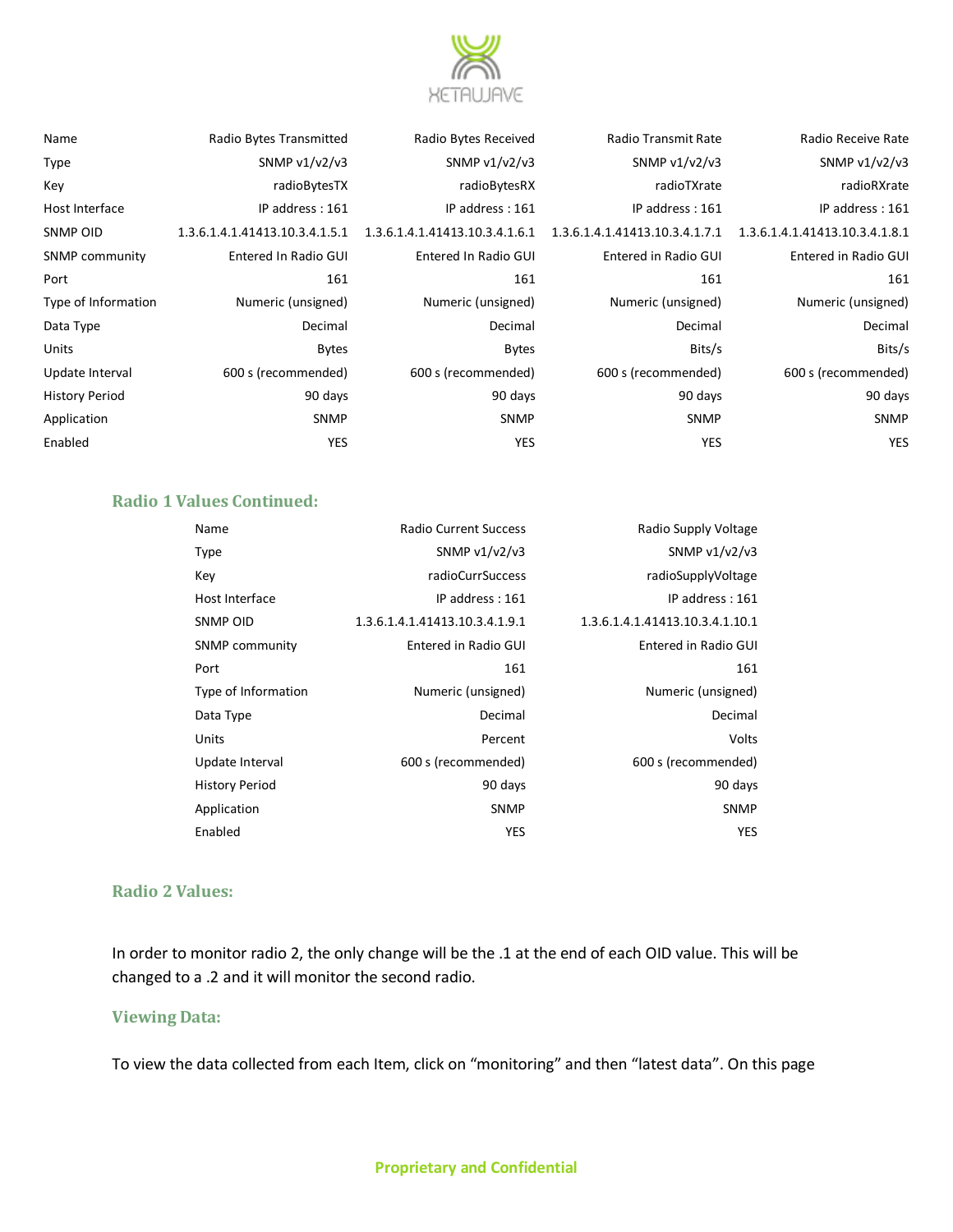

you will see the last recorded value, along with a graph of all collected data. It should look like the images below.

| Linux 9E Master                                 | SNMP (4 Items)                                                                                  |                                                                      |                                                    |                                                             |                  |
|-------------------------------------------------|-------------------------------------------------------------------------------------------------|----------------------------------------------------------------------|----------------------------------------------------|-------------------------------------------------------------|------------------|
|                                                 | Device Name                                                                                     | 23 Mar 2016 08:29:08                                                 | Access Point 21                                    | ÷                                                           | History          |
|                                                 | <b>Firmware Version</b>                                                                         | 23 Mar 2016 08:24:37                                                 | xw9-EBA.5.2.11d.RC1                                | ÷,                                                          | History          |
|                                                 | Radio 1 Current Success                                                                         | 23 Mar 2016 08:29:08                                                 | 99                                                 |                                                             | Graph            |
|                                                 | Radio Bytes Transmitted                                                                         | 23 Mar 2016 08:29:09                                                 | 16.15 MBytes                                       | +7.65 KBytes                                                | Graph            |
|                                                 |                                                                                                 |                                                                      |                                                    |                                                             |                  |
|                                                 | Zabbix 2.2.2 Copyright 2001-2014 by Zabbix SIA                                                  |                                                                      |                                                    |                                                             | <b>Connected</b> |
|                                                 |                                                                                                 |                                                                      |                                                    |                                                             |                  |
|                                                 |                                                                                                 |                                                                      |                                                    |                                                             |                  |
|                                                 |                                                                                                 |                                                                      |                                                    |                                                             |                  |
|                                                 |                                                                                                 |                                                                      |                                                    |                                                             |                  |
|                                                 | History: History » Dashboard » Latest data » History » Latest data                              |                                                                      |                                                    |                                                             |                  |
| <b>Linux 9E Master: Radio Bytes Transmitted</b> |                                                                                                 |                                                                      |                                                    | Graph                                                       | ■⊞⊠              |
|                                                 |                                                                                                 | $\hat{z}$ Filter $\hat{z}$                                           |                                                    |                                                             |                  |
| Zoom: 1h 2h 3h 6h 12h All                       |                                                                                                 |                                                                      |                                                    | 22 Mar 2016 14:00 - 22 Mar 2016 16:35                       |                  |
| 49                                              | Þ.                                                                                              |                                                                      |                                                    |                                                             |                  |
| $\frac{12h}{h}$<br>$1h$ $12h$ $\gg$             |                                                                                                 |                                                                      |                                                    | 2 <sub>h</sub>                                              |                  |
|                                                 |                                                                                                 |                                                                      |                                                    |                                                             |                  |
|                                                 |                                                                                                 |                                                                      |                                                    |                                                             |                  |
|                                                 |                                                                                                 |                                                                      |                                                    |                                                             |                  |
|                                                 |                                                                                                 | Linux 9E Master: Radio Bytes Transmitted (3h)                        |                                                    |                                                             |                  |
| 5.5 MBytes                                      |                                                                                                 |                                                                      |                                                    |                                                             |                  |
|                                                 |                                                                                                 |                                                                      |                                                    |                                                             |                  |
| 5.0 MBytes                                      |                                                                                                 |                                                                      |                                                    |                                                             |                  |
| 4.5 MBytes                                      |                                                                                                 |                                                                      |                                                    |                                                             |                  |
|                                                 |                                                                                                 |                                                                      |                                                    |                                                             |                  |
| 4.0 MBytes                                      |                                                                                                 |                                                                      |                                                    |                                                             |                  |
|                                                 |                                                                                                 |                                                                      |                                                    |                                                             |                  |
| 3.5 MBytes                                      |                                                                                                 |                                                                      |                                                    |                                                             |                  |
| 3.0 MBytes                                      |                                                                                                 |                                                                      |                                                    |                                                             |                  |
|                                                 |                                                                                                 |                                                                      |                                                    |                                                             |                  |
| 2.5 MBytes                                      |                                                                                                 |                                                                      |                                                    |                                                             | Ð                |
|                                                 |                                                                                                 |                                                                      |                                                    |                                                             |                  |
| 13:40<br>13:45                                  | 13:50<br>13:55<br>14:10<br>14:00<br>14:05<br>14:15<br>14:20<br>14:25<br>14:30<br>14:35<br>14:40 | 14:50<br>14:55<br>15:05<br>15:10<br>15:15<br>15:20<br>14:45<br>15:00 | 15:25<br>15:30<br>15:40<br>15:50<br>15:35<br>15:45 | 15:55<br>16:00<br>16:05<br>16:10<br>16:15<br>16:20<br>16:25 | 16:30<br>16:35   |
| 22.03 13:35                                     |                                                                                                 |                                                                      |                                                    |                                                             | 22.03            |
|                                                 | last                                                                                            |                                                                      | max                                                |                                                             |                  |
| Radio Bytes Transmitted                         | 5.12 MBytes<br>[all]                                                                            | min<br>avg<br>4.16 MBytes<br>2.7 MBytes                              | 5.12 MBytes                                        |                                                             | (fixed)          |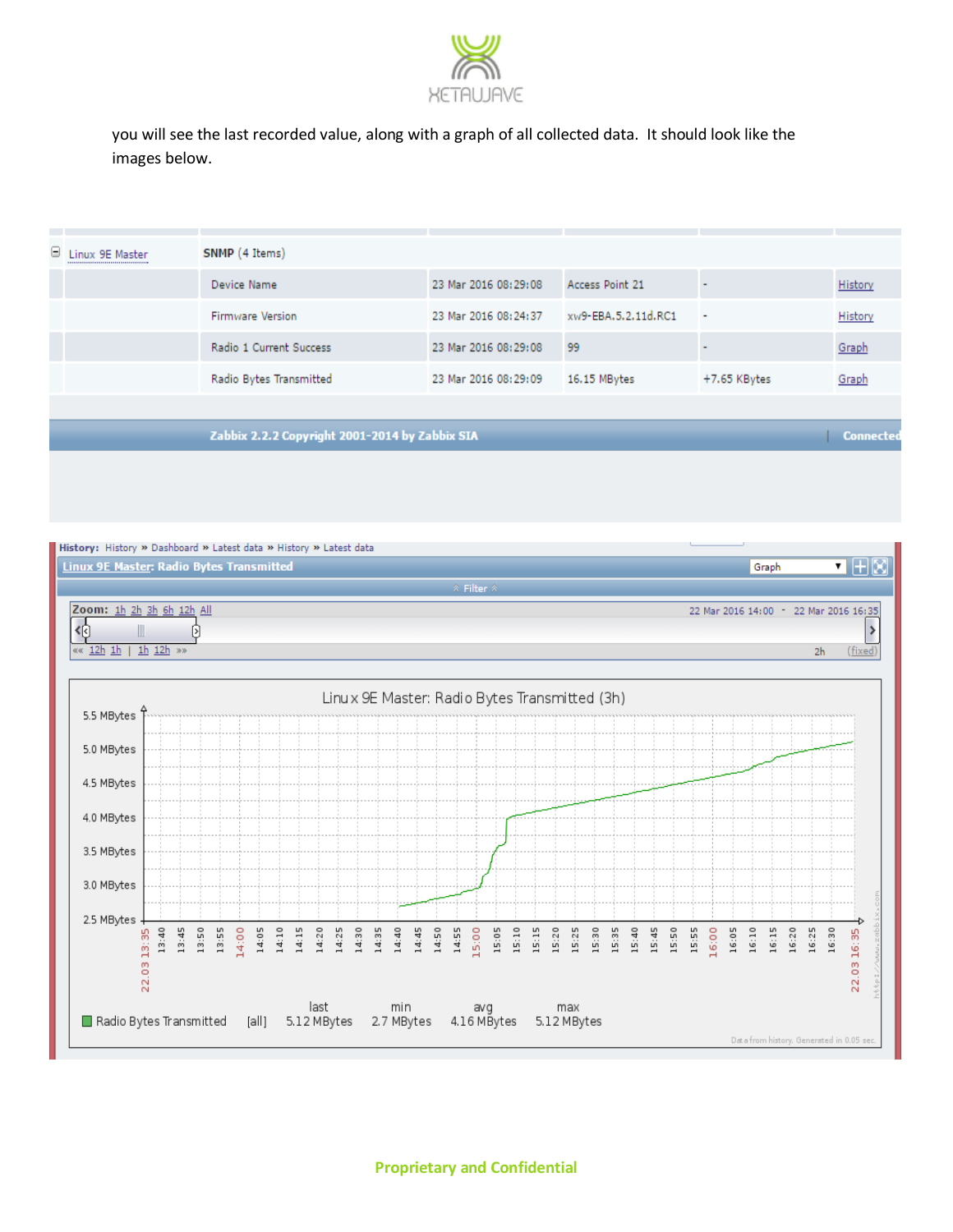

# **Configuring Zabbix to Monitor**

# **Xetawave uTasker Radios**

#### **Monitoring SNMP on uTasker:**

Step 1) Follow steps one and two in the previous section regarding SNMP on Linux radios. Once you have created a host group and a host, we can begin to create items for that host.

Step 2) Creating an item for uTasker radios is very much like it was for Linux, but some of the "item" definitions will be different. uTasker radios will only support SNMP v1 and v2c, so keep this in mind when setting up the Zabbix agent.

### **General Values:**

| Name            | Device Name           | Device Model          | Serial Number         | <b>Firmware Version</b> |
|-----------------|-----------------------|-----------------------|-----------------------|-------------------------|
| Type            | SNMP v1/v2c           | SNMP v1/v2c           | SNMP v1/v2c           | SNMP v1/v2c             |
| Key             | deviceName            | deviceModel           | deviceSerialNumber    | deviceFirmwareVersion   |
| Host Interface  | IP address: 161       | IP address: 161       | IP address: 161       | IP address: 161         |
| SNMP OID        | 1.3.6.1.4.1.41413.1.1 | 1.3.6.1.4.1.41413.1.2 | 1.3.6.1.4.1.41413.1.3 | 1.3.6.1.4.1.41413.1.4   |
| Community       | Enter in Radio GUI    | Enter in Radio GUI    | Enter in Radio GUI    | Enter in Radio GUI      |
| Port            | 161                   | 161                   | 161                   | 161                     |
| <b>Type</b>     | Text                  | Text                  | Text                  | Text                    |
| Data Type       | N/A                   | N/A                   | N/A                   | N/A                     |
| Units           | N/A                   | N/A                   | N/A                   | N/A                     |
| Update Interval | 3600 seconds          | 3600 seconds          | 3600 seconds          | 3600 seconds            |
| History Period  | 90 days               | 90 days               | 90 days               | 90 days                 |
| Application     | <b>SNMP</b>           | <b>SNMP</b>           | <b>SNMP</b>           | <b>SNMP</b>             |
| Enabled         | <b>YES</b>            | <b>YES</b>            | <b>YES</b>            | <b>YES</b>              |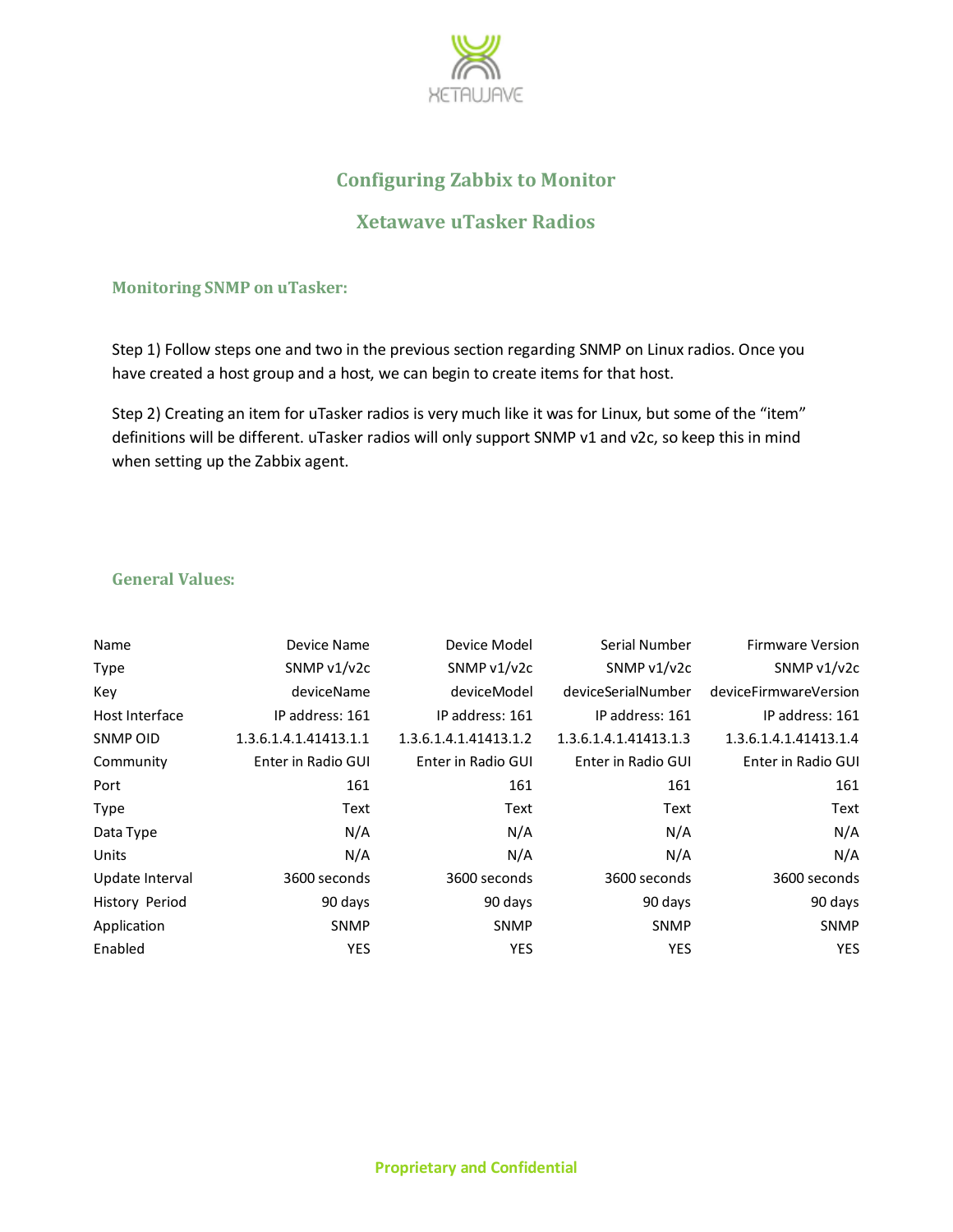

## **General Values Continued:**

| Name            | Device Latitude        | Device Longitude       | Device Voltage         | DI Level               |
|-----------------|------------------------|------------------------|------------------------|------------------------|
| Type            | SNMP $v1/v2c$          | SNMP $v1/v2c$          | SNMP $v1/v2c$          | SNMP $v1/v2c$          |
| Key             | deviceLatitude         | deviceLongitude        | deviceVoltage          | deviceDI1Level         |
| Host Interface  | IP address: 161        | IP address: 161        | IP address: 161        | IP address: 161        |
| SNMP OID        | 1.3.6.1.4.1.41413.1.10 | 1.3.6.1.4.1.41413.1.11 | 1.3.6.1.4.1.41413.1.12 | 1.3.6.1.4.1.41413.1.13 |
| Community       | Enter in Radio GUI     | Enter in Radio GUI     | Enter in Radio GUI     | Enter in Radio GUI     |
| Port            | 161                    | 161                    | 161                    | 161                    |
| Type            | Text                   | Text                   | Text                   | Numeric (unsigned)     |
| Data Type       | N/A                    | N/A                    | N/A                    | Decimal                |
| Units           | N/A                    | N/A                    | N/A                    | DI State               |
| Update Interval | 3600 seconds           | 3600 seconds           | 3600 seconds           | 3600 seconds           |
| History Period  | 90 days                | 90 days                | 90 days                | 90 days                |
| Application     | <b>SNMP</b>            | <b>SNMP</b>            | <b>SNMP</b>            | <b>SNMP</b>            |
| Enabled         | <b>YES</b>             | <b>YES</b>             | <b>YES</b>             | <b>YES</b>             |

|                              |                                                 | <b>Service Products for the Service</b> |
|------------------------------|-------------------------------------------------|-----------------------------------------|
|                              |                                                 |                                         |
| Zoom: 1h 2h 3h 6h 12h 1d All |                                                 |                                         |
| ¢                            |                                                 |                                         |
| «« id i2h ih   ih i2h id »»  |                                                 |                                         |
|                              |                                                 |                                         |
|                              |                                                 |                                         |
| <b>Timestamp</b>             | Value                                           |                                         |
|                              | 2016. Mar. 24 08: 39: 29 Xeta9.snmp. 20160311.1 |                                         |
|                              | 2016. Mar. 24 08: 34: 29 Xeta9.snmp. 20160311.1 |                                         |
|                              | 2016. Mar. 24 08: 29: 29 Xeta9.snmp. 20160311.1 |                                         |
|                              | 2016. Mar. 24 08: 24: 29 Xeta9.snmp. 20160311.1 |                                         |
|                              | 2016. Mar. 24 08: 19: 29 Xeta9.snmp. 20160311.1 |                                         |
|                              | 2016. Mar. 24 08: 14: 29 Xeta9.snmp. 20160311.1 |                                         |
|                              | 2016. Mar. 24 08: 09: 29 Xeta9.snmp. 20160311.1 |                                         |
|                              | 2016. Mar. 24 08: 04: 29 Xeta9.snmp. 20160311.1 |                                         |
|                              | 2016. Mar. 24 07: 59: 29 Xeta9.snmp. 20160311.1 |                                         |
|                              | 2016. Mar. 24 07: 54: 29 Xeta9.snmp. 20160311.1 |                                         |
|                              | 2016. Mar. 24 07: 49: 29 Xeta9.snmp. 20160311.1 |                                         |
|                              | 2016. Mar. 24 07: 44: 29 Xeta9.snmp. 20160311.1 |                                         |
|                              |                                                 |                                         |
|                              |                                                 | Zabbix 2.2.2 Copyright 2001-2014 by Za  |
|                              |                                                 |                                         |
|                              |                                                 |                                         |

**Proprietary and Confidential**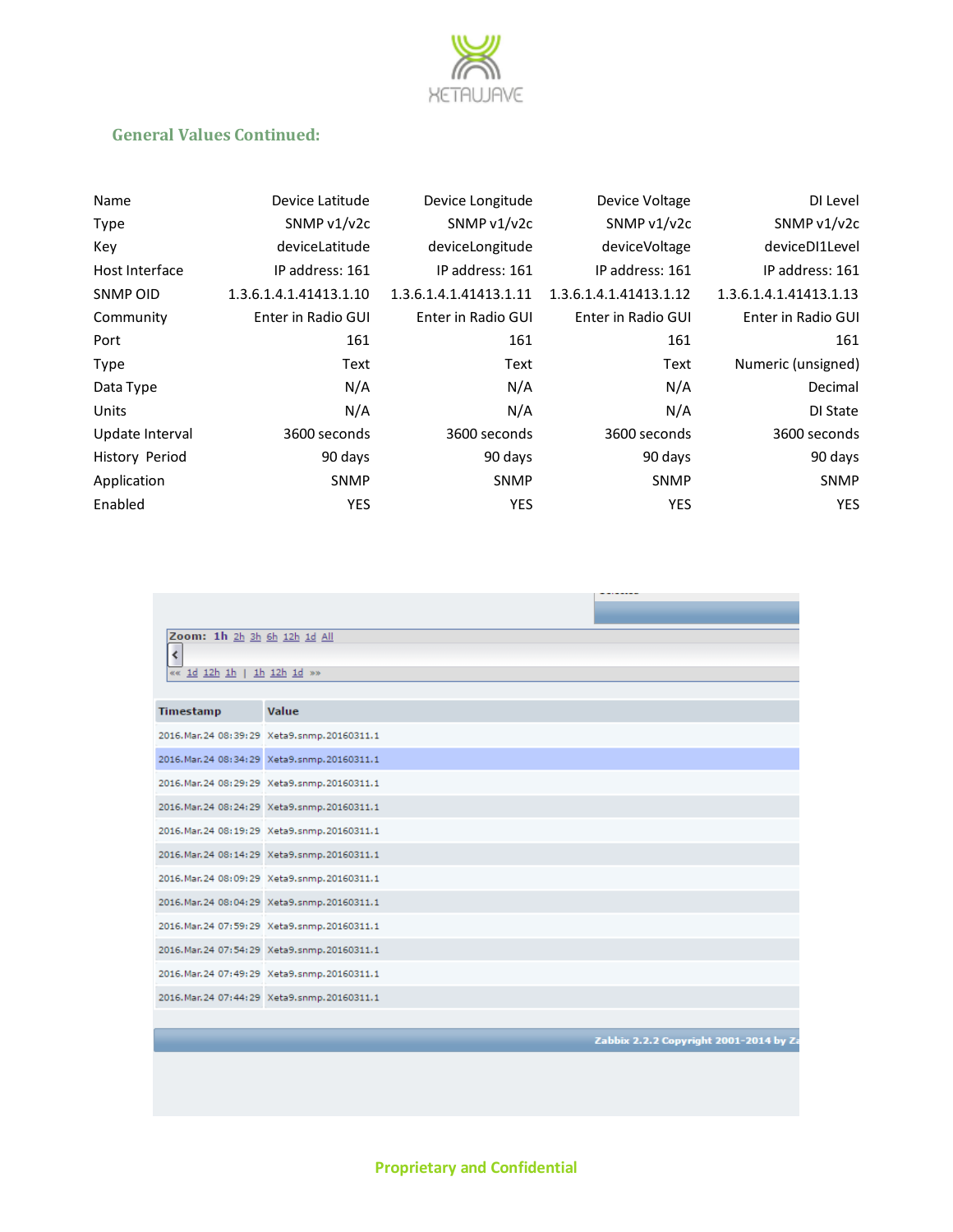

#### **Radio Values:**

| Name                  | Radio Index                  | Radio Temp                   | Radio PA Temp                | Radio PA Current             |
|-----------------------|------------------------------|------------------------------|------------------------------|------------------------------|
| Type                  | SNMP v1/v2c                  | SNMP v1/v2c                  | SNMP v1/v2c                  | SNMP v1/v2c                  |
| Key                   | radioIndex                   | radioTemp                    | radioPATemp                  | radioPACurr                  |
| Host Interface        | IP address: 161              | IP address: 161              | IP address: 161              | IP address: 161              |
| SNMP OID              | 1.3.6.1.4.1.41413.20.3.4.1.1 | 1.3.6.1.4.1.41413.20.3.4.1.2 | 1.3.6.1.4.1.41413.20.3.4.1.3 | 1.3.6.1.4.1.41413.20.3.4.1.4 |
| Ccommunity            | Enter in Radio GUI           | Enter in Radio GUI           | Enter in Radio GUI           | Enter in Radio GUI           |
| Port                  | 161                          | 161                          | 161                          | 161                          |
| Type                  | Numeric (Unsigned)           | Numeric (Unsigned)           | Numeric (Unsigned)           | Numeric (Unsigned)           |
| Data Type             | Decimal                      | Decimal                      | Decimal                      | Decimal                      |
| Units                 |                              | Deg C                        | Deg C                        | mA                           |
| Update Interval       | <b>User Choice</b>           | User Choice                  | <b>User Choice</b>           | <b>User Choice</b>           |
| <b>History Period</b> | 90 days                      | 90 days                      | 90 days                      | 90 days                      |
| Application           | <b>SNMP</b>                  | <b>SNMP</b>                  | <b>SNMP</b>                  | <b>SNMP</b>                  |
| Enabled               | YES                          | <b>YES</b>                   | <b>YES</b>                   | YES                          |
|                       |                              |                              |                              |                              |

| Radio Rx Rat                | ate |
|-----------------------------|-----|
| SNMP v1/v2                  | /2с |
| radioRXRat                  | ate |
| IP address: 16:             | L61 |
| 1.3.6.1.4.1.41413.20.3.4.1. | 1.7 |
| Enter in Radio GU           | GUI |
| 16 <sup>°</sup>             | 161 |
| Numeric (Unsigned           | ed) |
| Decima                      | nal |
| Bits/                       | s/s |
| User Choic                  | ісе |
| 90 day                      | ays |
| <b>SNMI</b>                 | МP  |
| YE:                         | /ES |
|                             |     |

Name Radio Bytes Tx Radio Bytes Rx Radio Bytes Rx Radio Tx Rate Radio Rx Rate Radio Rx Rate Type SNMP v1/v2c SNMP v1/v2c SNMP v1/v2c SNMP v1/v2c Key radioBytesTX radioBytesRX radioTXTate radioRXRate Host Interface IP address: 161 IP address: 161 IP address: 161 IP address: 161 SNMP OID 1.3.6.1.4.1.41413.20.3.4.1.5 1.3.6.1.4.1.41413.20.3.4.1.6 1.3.6.1.4.1.41413.20.3.4.1.7 1.3.6.1.4.1.41413.20.3.4.1.8 Ccommunity Enter in Radio GUI Enter in Radio GUI Enter in Radio GUI Enter in Radio GUI Port 161 161 161 161 Type Numeric (Unsigned) Numeric (Unsigned) Numeric (Unsigned) Numeric (Unsigned) Data Type **Decimal** Decimal Decimal Decimal Decimal Decimal Decimal Decimal Decimal Decimal Units Bytes Bytes Bits/s Bits/s Update Interval User Choice User Choice User Choice User Choice History Period **1988 Studies and Search 20 days** 90 days 30 days 90 days 90 days 90 days Application SNMP SNMP SNMP SNMP Enabled YES YES YES YES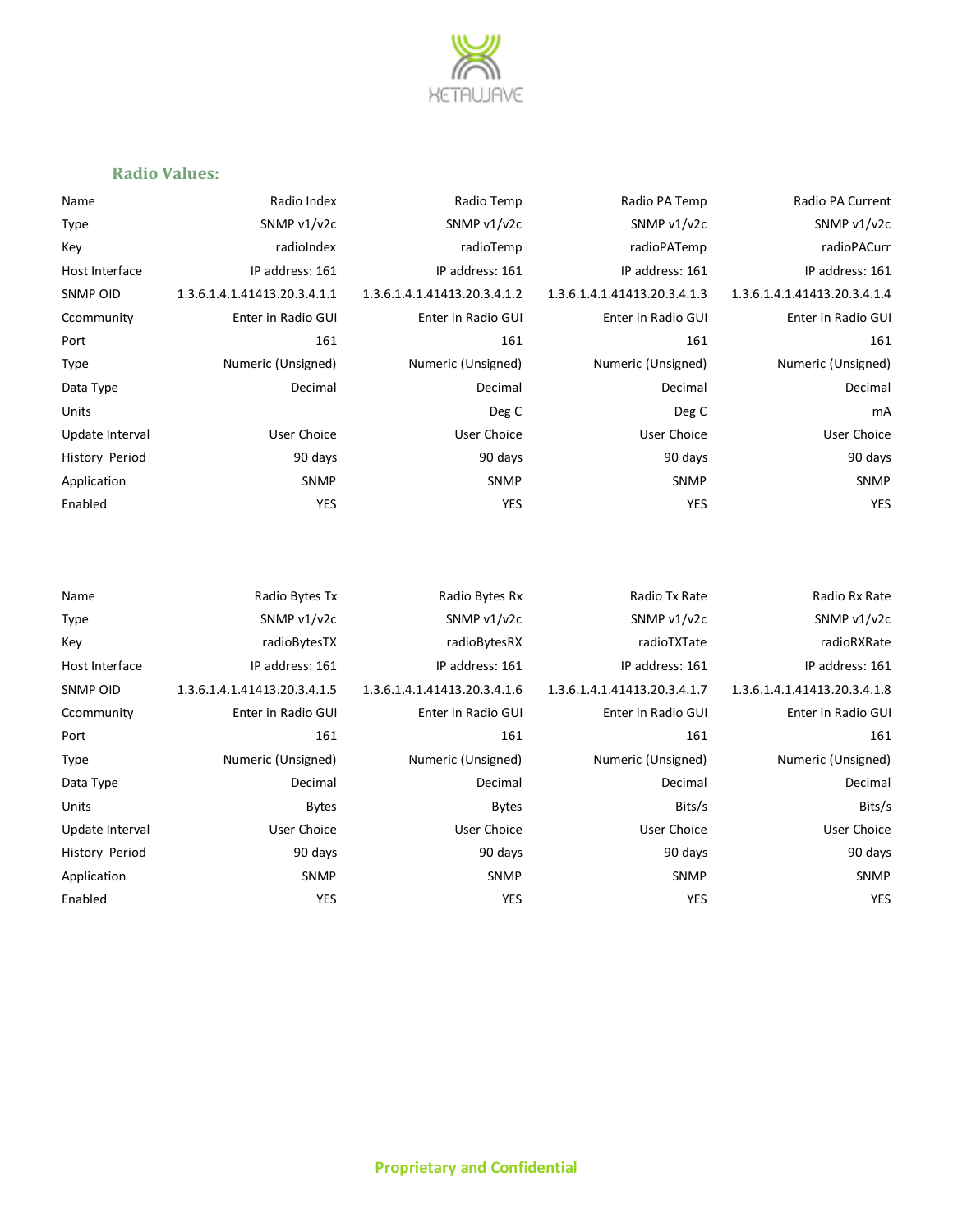

#### **Radio Values Continued:**

| Name            | <b>Radio Current Success</b> | Radio Supply Voltage          | Radio Signal Average          | Radio Noise Average           |
|-----------------|------------------------------|-------------------------------|-------------------------------|-------------------------------|
| Type            | SNMP v1/v2c                  | SNMP v1/v2c                   | SNMP v1/v2c                   | SNMP v1/v2c                   |
| Kev             | radioCurrSuccess             | radioSupplyVoltage            | raadioSignalAverage           | radioNoiseAverage             |
| Host Interface  | IP address: 161              | IP address: 161               | IP address: 161               | IP address: 161               |
| SNMP OID        | 1.3.6.1.4.1.41413.20.3.4.1.9 | 1.3.6.1.4.1.41413.20.3.4.1.10 | 1.3.6.1.4.1.41413.20.3.4.1.11 | 1.3.6.1.4.1.41413.20.3.4.1.12 |
| Ccommunity      | Enter in Radio GUI           | Enter in Radio GUI            | Enter in Radio GUI            | Enter in Radio GUI            |
| Port            | 161                          | 161                           | 161                           | 161                           |
| Type            | Numeric (Unsigned)           |                               | Numeric (Float)               | Numeric (Float)               |
| Data Type       | Decimal                      |                               |                               |                               |
| Units           | Percent                      |                               | dBm                           | dBm                           |
| Update Interval | <b>User Choice</b>           | User Choice                   | <b>User Choice</b>            | <b>User Choice</b>            |
| History Period  | 90 days                      | 90 days                       | 90 days                       | 90 days                       |
| Application     | <b>SNMP</b>                  | <b>SNMP</b>                   | <b>SNMP</b>                   | <b>SNMP</b>                   |
| Enabled         | YES                          | <b>YES</b>                    | YES                           | <b>YES</b>                    |
|                 |                              |                               |                               |                               |